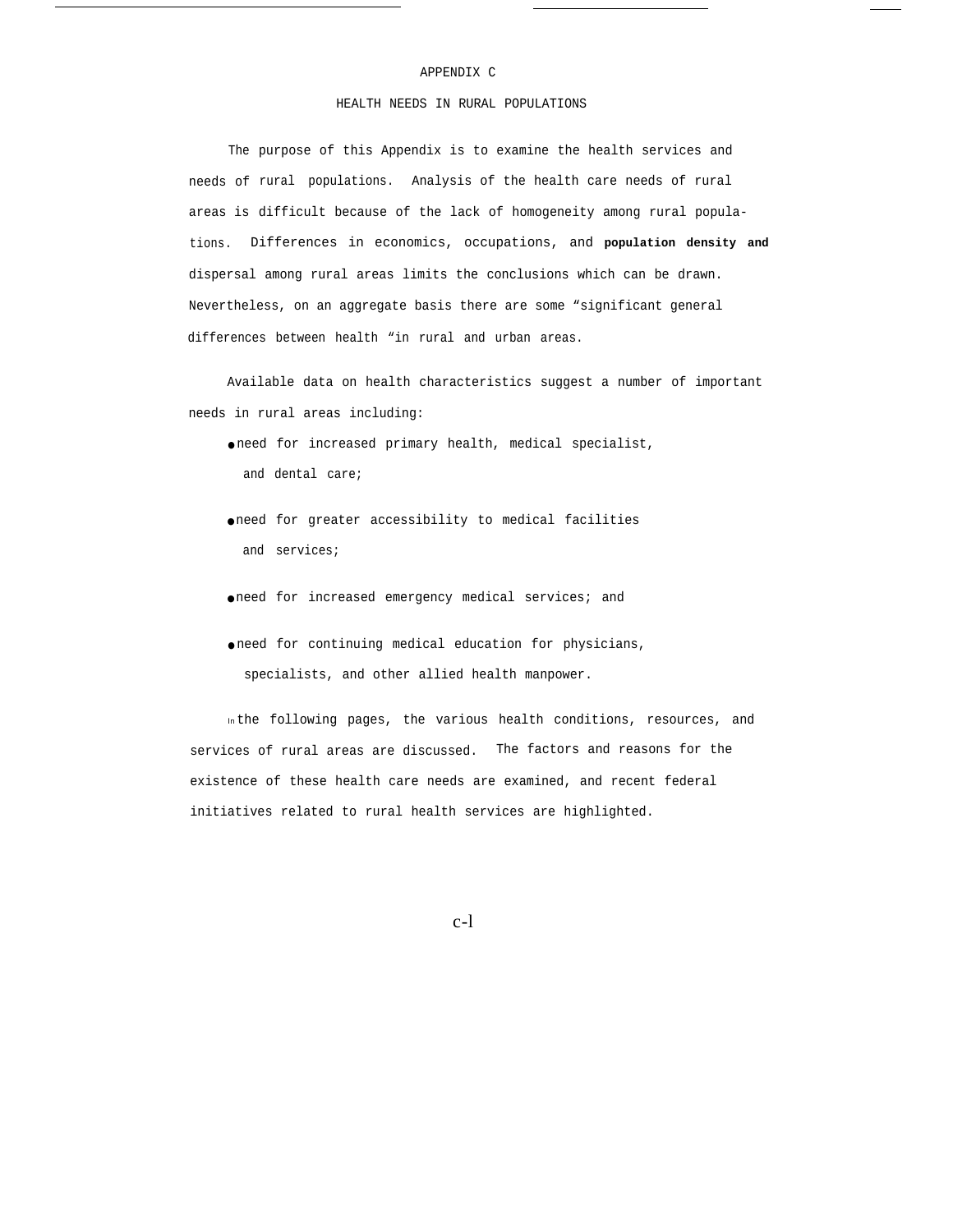## Health Conditions in Rural Areas

Health conditions in rural areas can be identified from the rates of chronic diseases, mortality, and injury among rural populations. Comparisons are made with metropolitan rates to illustrate the differences of health conditions in rural populations.

Chronic medical conditions such as heart disease, diabetes and asthma are more prevalent in persons between the ages of 17 and 64 living outside metropolitan areas than in persons living in metropolitan areas. There is an even more dramatic difference in chronic illness for persons 65 and over. Approximately 50 percent of farm persons and 47 percent of non-farm persons over 65 from nonmetropolitan areas suffer from limitation of activity due to chronic illness compared to 39 percent of persons of similar age living in metropolitan areas (1-18). Several reasons which may account for this are the lack of availability of medical care to permit early detection of such conditions, lack of knowledge on the part of populations about the necessity for diagnosis and medical treatment and the distances which must be travelled to obtain medical care. Money necessary to pay for medication and medical service and sociological reasons, such as fear of separation from family, may also inhibit persons from obtaining medical treatment.

Two factors demonstrating health conditions are the rates of infant and maternal mortality. The data show that infant and maternal mortality rates are higher in nonmetropolitan areas than in metropolitan areas. There are 23.0 infant deaths per 1,000 live births in nonmetro areas compared to 21.1 in metro areas. There are 26.4 maternal deaths per 100,000 live births compared to 23.6 for metro areas (1-16). There is no definitive explanation for this difference, however more deliveries are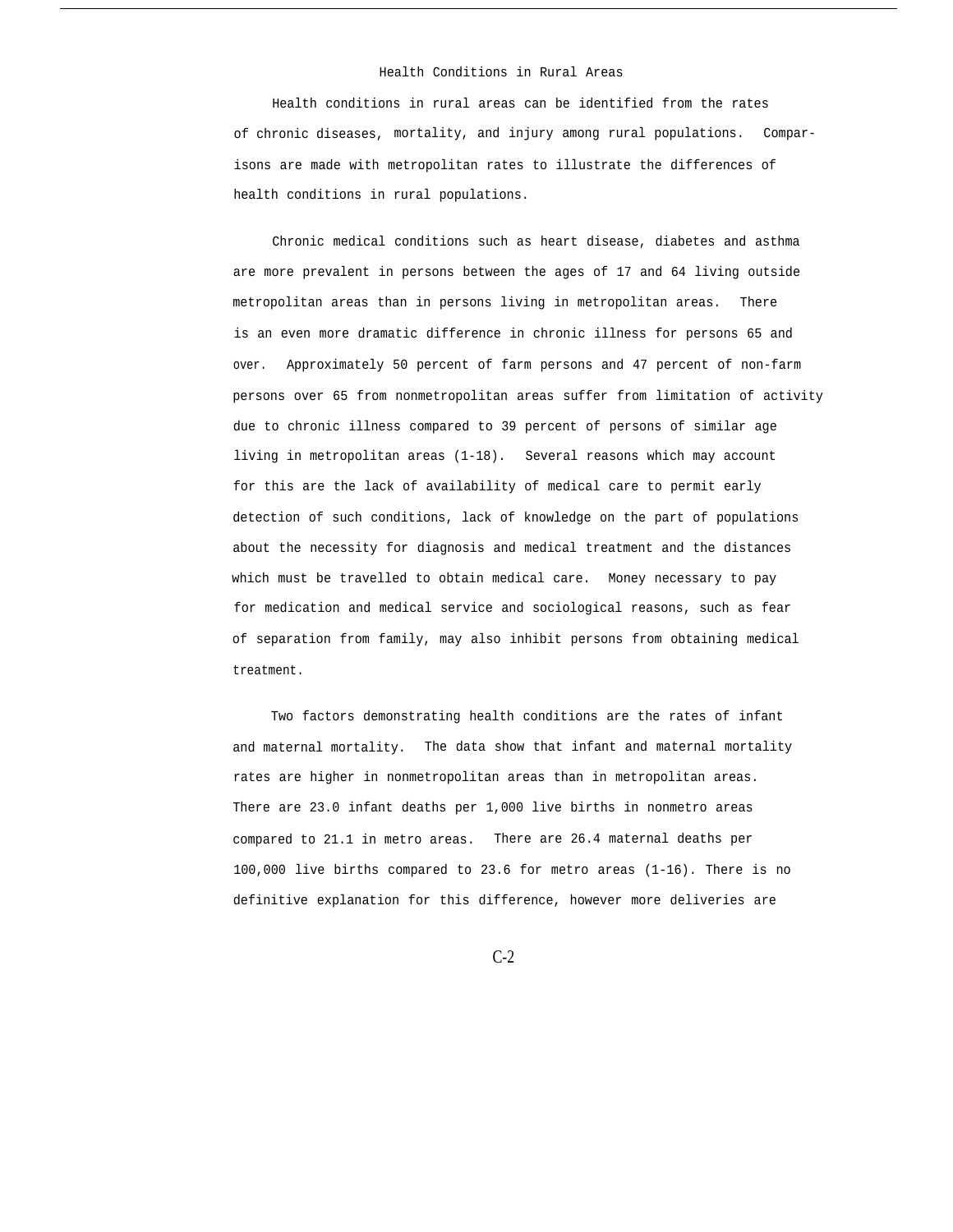likely to occur in a nonmedical environment in rural areas due to the distances that must be travelled to receive medical assistance. This factor introduces a greater element of risk, particularly in complicated deliveries. In addition, lack of medical specialists for prenatal care in nonmetro areas may contribute to the higher incidence of infant and maternal mortality in those areas.

An unpublished HEW report showed that rural nonfarm residents had a higher injury rate than did either rural farm residents or metropolitan residents. Persons injured were defined as those needing medical attention or limited in activity for at least one day. In metropolitan areas approximately 247 persons per 1,000 were injured annually compared to 256 rural nonfarm persons per 1,000 and 225 rural farm persons per 1,000 (1-18ff.), The reasons for the higher injury rate among nonfarm rural people are unknown although some hazardous occupations such as mining are found in nonfarm rural areas. However, it appears unusual that farm residents showed the lowest injury rate considering the type of work they do. Farm work, the distance which must be travelled to obtain assistance, and the condition of the roads may result in a lowering of the reporting rate and therefore result in a statistically lower injury rate. According to an article published in Rural and Appalachian Health, "the West Virginia State Road Commission reported that in 1965 within an eight-county area only one-fifth of the road mileage met minimum specifications" (2-41).

Another factor indicating health conditions of rural populations is the rejection rate of persons for military service. Statistical evidence provided by USDA shows that rural residents between the ages of 27 and 34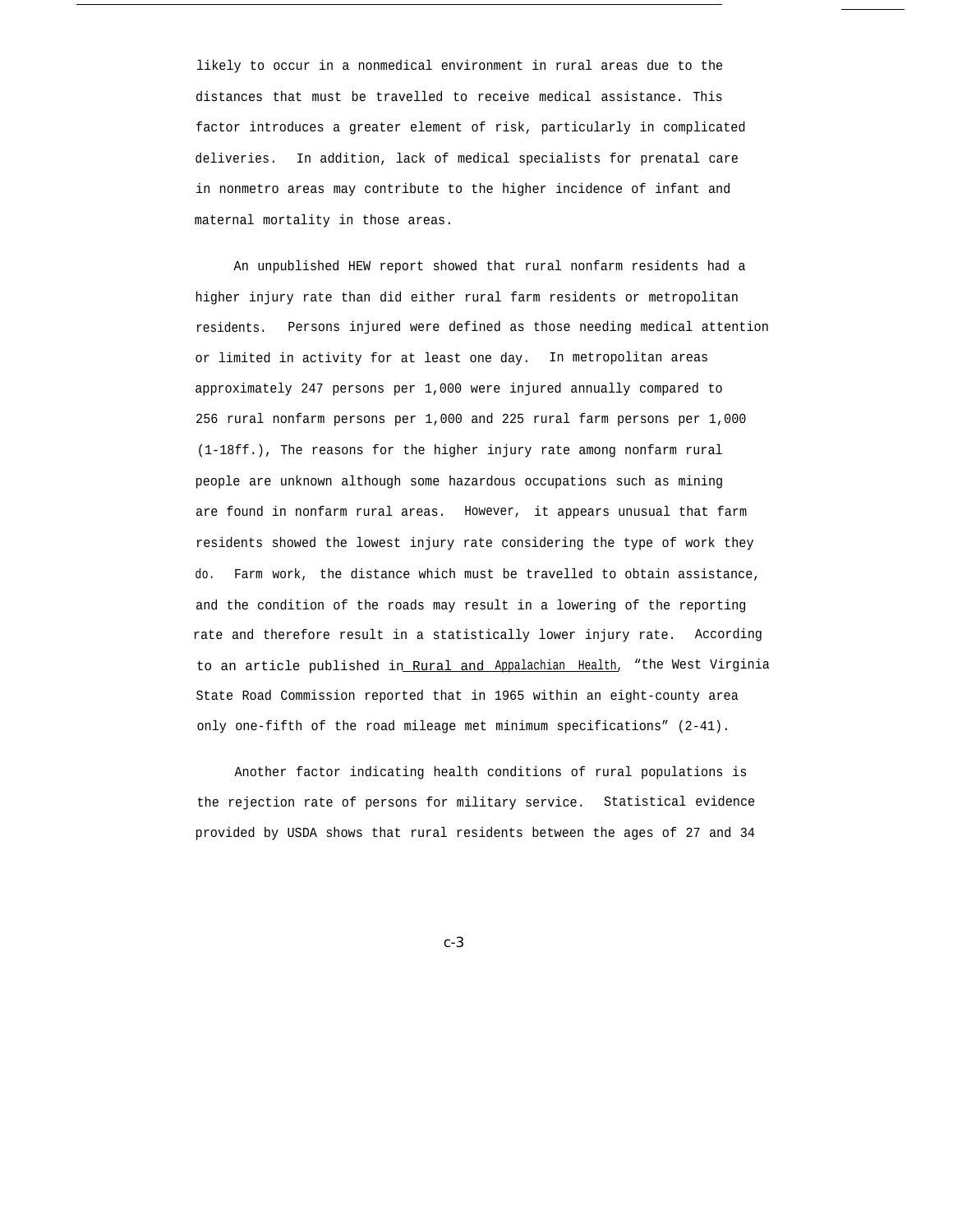had a rejection rate for the military service for physical and mental health conditions at least twice as high as those from metropolitan areas and residents from small cities and towns of 25,000 (1-18). This provides another indication of the health conditions of rural populations.

#### Health Resources of Rural Areas

Health resources in rural areas include health facilities, manpower, and emergency medical services. The degree of accessibility of those resources to rural residents is also important.

Health manpower is traditionally concentrated in areas with greater concentrations of people (l-l). Rural populations have less than half as many doctors per capita as do urban areas. Of the doctors serving rural areas there are proportionately more general practitioners than there are specialists. In contrast, metropolitan areas have a greater number of specialists than general practitioners. According to the USDA report, in 1970 there were 16,457 general practitioners, 16,377 specialists, and 4,507 hospital-based , nonfederal physicians serving nonmetropolitan areas. There were 34,359 general practitioners, 121,731 specialists, and 61,596 hospital-based physicians serving metropolitan areas. The ratio of physicians per 100,000 population for nonmetropolitan areas was 30.4 for general practitioners, 30.3 for specialists, and 8.3 for hospital-based physicians. The ratio of physicians per 100,000 for metropolitan areas was 23.0 for general practitioners, 81.5 for specialists, and 41.2 for hospital-based physicians (1-7ff.), There are proportionately fewer dentists, pharmacists, and registered nurses serving rural areas compared to those serving urban areas. In 1966 and 1967, there were 54.7 pharmacists per 100,000 in metropolitan areas compared to 43.7 for nonmetropolitan areas; 332.1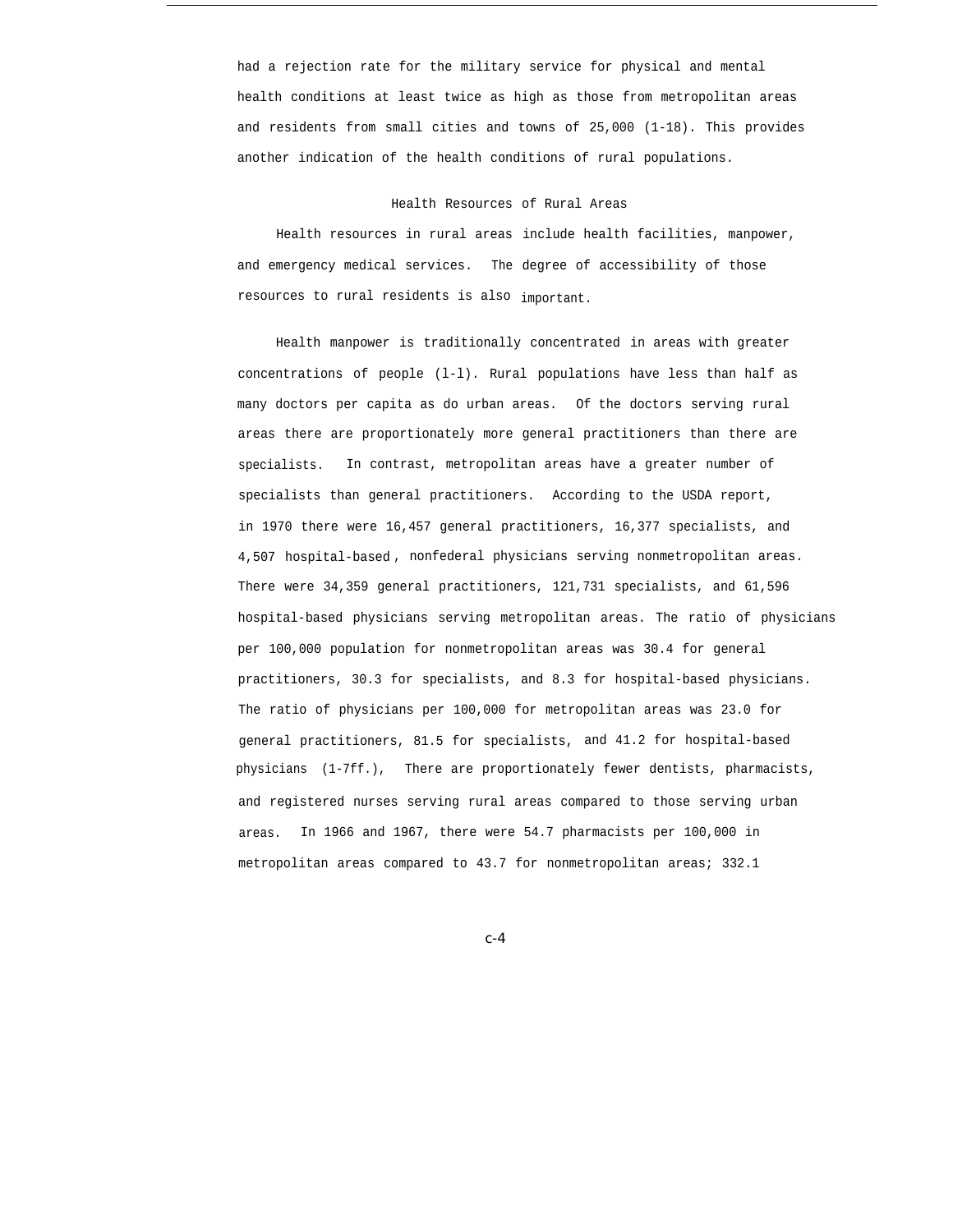registered nurses per 100,000 for metro areas compared to 223.0 for nonmetro areas; and 61.7 dentists per 100,000 for metro areas compared to 35.5 for nonmetro areas (l-9ff.).

A variety of reasons can be advanced to account for the phenomenon of a shortage and maldistribution of health manpower. In the case of physicians, there is evidence indicating that a rural background is a strong contributing factor in a physician's choice of a rural practice. Almost half of the physicians practicing in towns of 2,500 or less are from communities of similar size (3-llff.). Cooper states that "practice in a small community is more likely to be the choice of those who grew up in small communities than of those who did not" (4-940). In addition, factors of location of the medical school attended by the physician and the location of the internship and residency also tend to influence the choice of location or practice. According to an article published in the <u>Journal of Medical</u>

Education:

"Current medical education is not, for the most part, designed to train and encourage rural practitioners. Though there are welcome signs of change, medical students still receive most of their training in institutions which are oriented toward special practice and secondary and tertiary care of inpatients. Since students receive very little exposure to family practice in general, it is unrealistic to expect them to enter rural practice" (5-886).

Other reasons for the maldistribution of physicians and shortage of physicians in rural areas arise from some of the unique features of a rural practice for both the general practitioner and the specialists. In general, the rural physician is characterized as a person who is isolated from peer consultations and referrals. He or she is isolated from easily accessible information regarding new medical trends and procedures. The rural practitioner may have difficulty locating his or her practice close to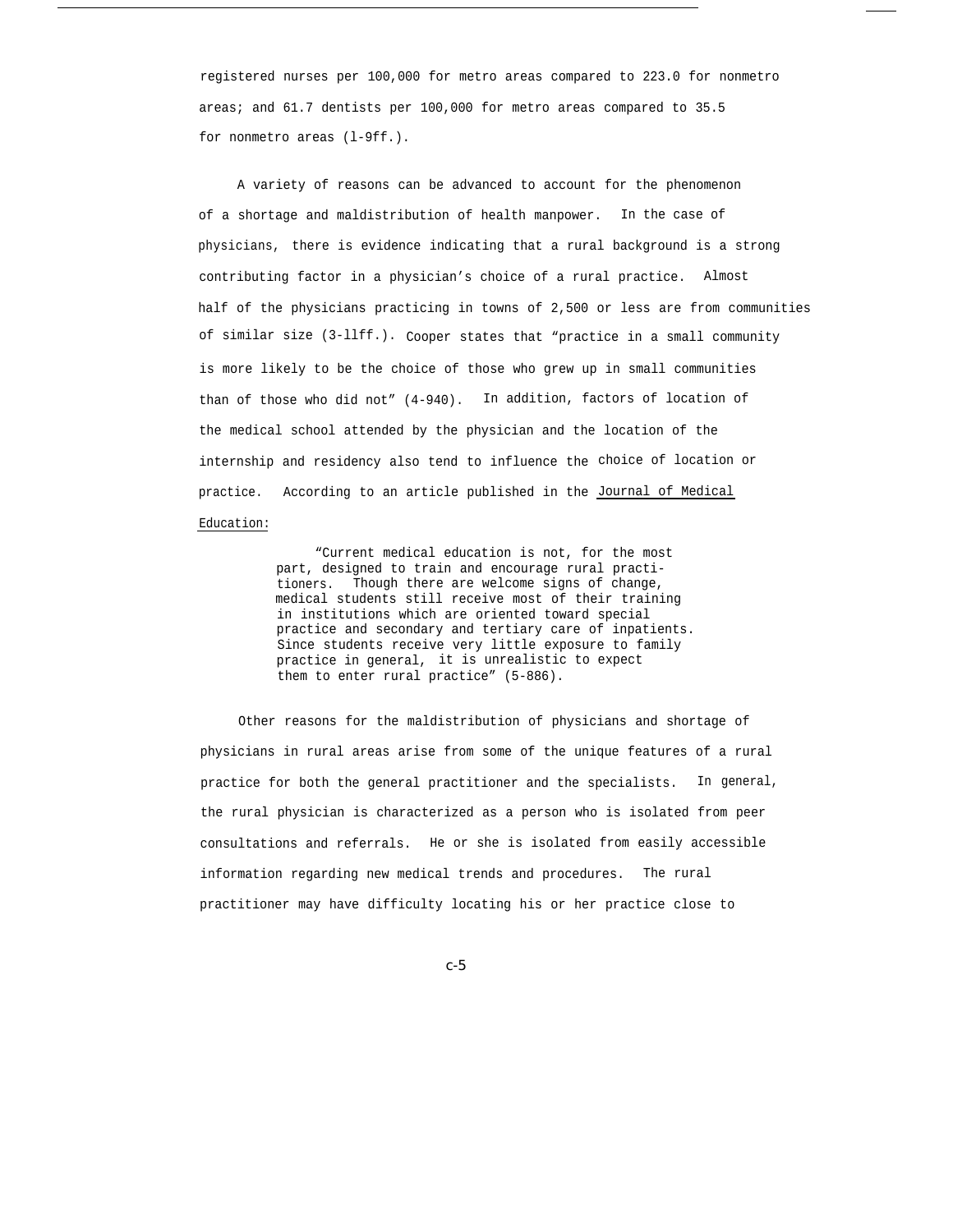facilities which may be equipped with the latest medical instruments and technology. And, too, the rural physician is in a position which requires service to a greater number of people distributed over a larger land area. The generalist physician in a rural practice is confronted with cases requiring specialist attention. Yet the resources are often not available to the physician to effectively refer and assist patients in such situations. The specialist in rural practice finds that in order to make the practice economically feasible, a large portion of time must be spent on generalist cases thereby diminishing the prospects of furthering his or her development in the work for which training was received (10-55). Phillips and his colleagues have noted in a study that:

> "The social and economic nature of rural areas repel most young physicians, even those considering solo practice, as well as their families. None (of the physicians contacted) were particularly enchanted with the low economy, the poor school systems, sparse population, the paucity of cultural opportunities, the isolation from modern medical facilities and the round the clock practice, especially when these were compared with the advantages of urban life. Even the energetic outdoors man or the disenchanted city dweller seeking the bucolic country life found the small country community cramped, limited and confining" (6-1263ff.).

Another contributing factor to the shortage of physicians in rural areas is the increasing median age of rural doctors and the difficulties communities have in replacing physicians who leave, retire or die. A study of 20 rural counties in Missouri showed that between 1958 and 1973 there was a *33* percent attrition rate of MDs serving those areas. In 1958, there were 100 practicing physicians. The greatest losses were due to death and migration but retirement was also a factor. For the period between 1965 and 1973 the counties lost 22 MDs. Of those lost, ten moved, nine died and three retired (7-313ff.). Taylor and his colleagues have indicated that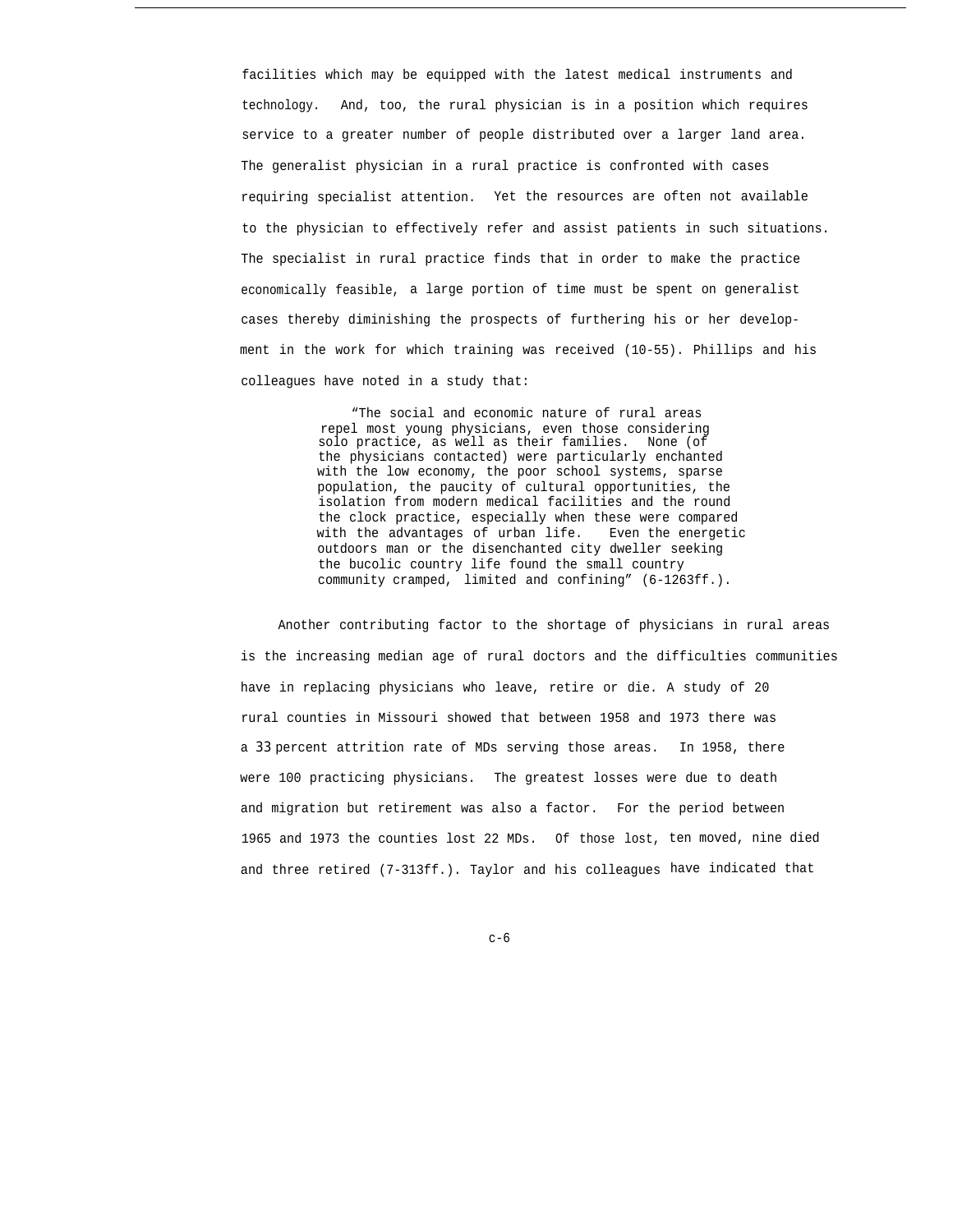"Whether caused by a national shortage of physicians, or by maldistribution, or both, younger physicians are failing to replace established practitioners who leave rural practices due to death, retirement, or overwork" (5-885).

Reasons for the disproportionate distribution of dentists, and other categories of health manpower may also be attributed to factors similar to those for physicians. For dentists, metropolitan areas are more appealing due to the larger number of persons to be served per unit area and the greater access to the equipment, facilities and support staff necessary for a practice. In the case of nurses and pharmacists, these fields have been linked traditionally to primary health service facilities and manpower in the role of support staff. As such, choice of location in a rural area would seem less likely for those in the field. Concurrently, the economic advantages, advancement possibilities and continuing education incentives for those in nursing and pharmacy are greater in the more densely populated areas.

Another factor related to health resources for rural populations is the availability of health facilities. Statistics show that there are proportionately more hospital beds per capita for rural areas than for metropolitan areas. The USDA report states that there were 7,123 hospitals in the U.S. in 1970. Of that number, 82% or approximately 5,800 were community hospitals. Overall, there were 977.3 hospital beds per 100,000 in rural areas compared to 719.2 beds for urban areas. Further analysis of hospital facilities in metro and nonmetro areas showed that nonmetro areas had both proportionately more long term hospital beds for psychiatric care and more community hospital beds for short term care than did metro areas. There were 370.6 psychiatric beds per 100,000 in nonmetro areas compared to 207.2 psychiatric beds in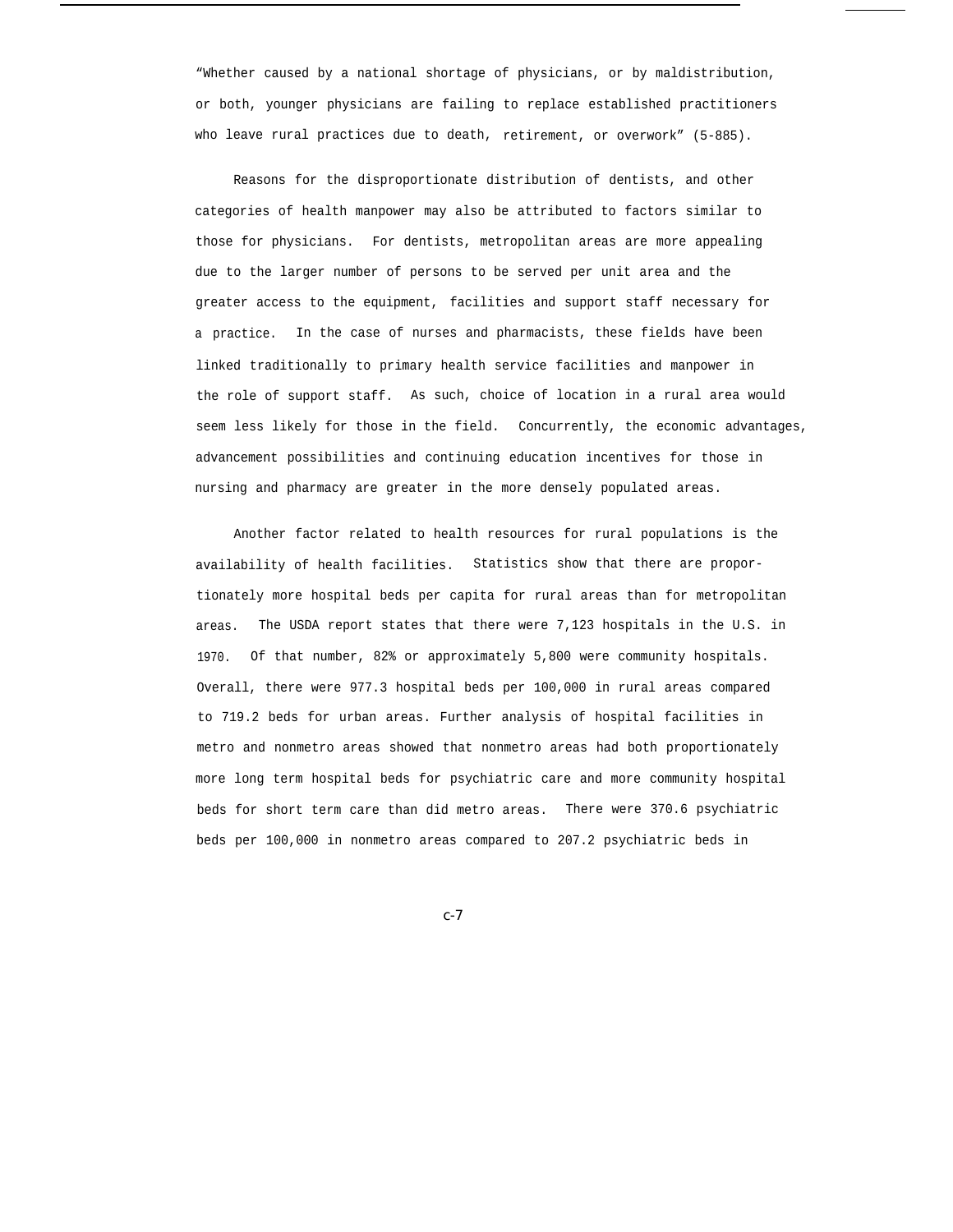metro areas. There were 497.6 community hospital beds per 100,000 for nonmetro areas compared to 394.1 for metro areas (1-12ff).

These facts present an interesting disparity in the distribution of physical and mental health facilities among metro and nonmetro areas. In the categories of hospitals, rural areas have relatively more facilities. The reasons for the existence of more hospitals can partially be explained by the federal monies provided for construction of medical facilities in the Hill-Burton Act based in part on the philosophy that the introduction of facilities to underserved areas would attract more health manpower to those areas. This is hypothesis was essentially disproved by the programs which built a number of community health clinics or hospitals for the purpose of attracting health manpower and increasing health services to certain rural areas. Communities continued to experience difficulty in attracting and keeping physicians and other allied health manpower despite the new buildings and equipment (2-38ff.).

The reasons for the disparity in mental health facilities between metro and nonmetro areas are unclear. However, traditionally state and private mental institutions have been placed away from large concentrations of people, and hence have been located in rural areas. Another pertinent and unanswered question related to the location of mental health facilities is: are the patients in these rural institutions from rural or from urban areas?

The correlation of inadequate manpower, distribution of facilities, and the extent to which the facilities can be furnished with modern equipment directly affects the quality of health resources for rural populations. It appears that the existence of a greater proportion of hospital facilities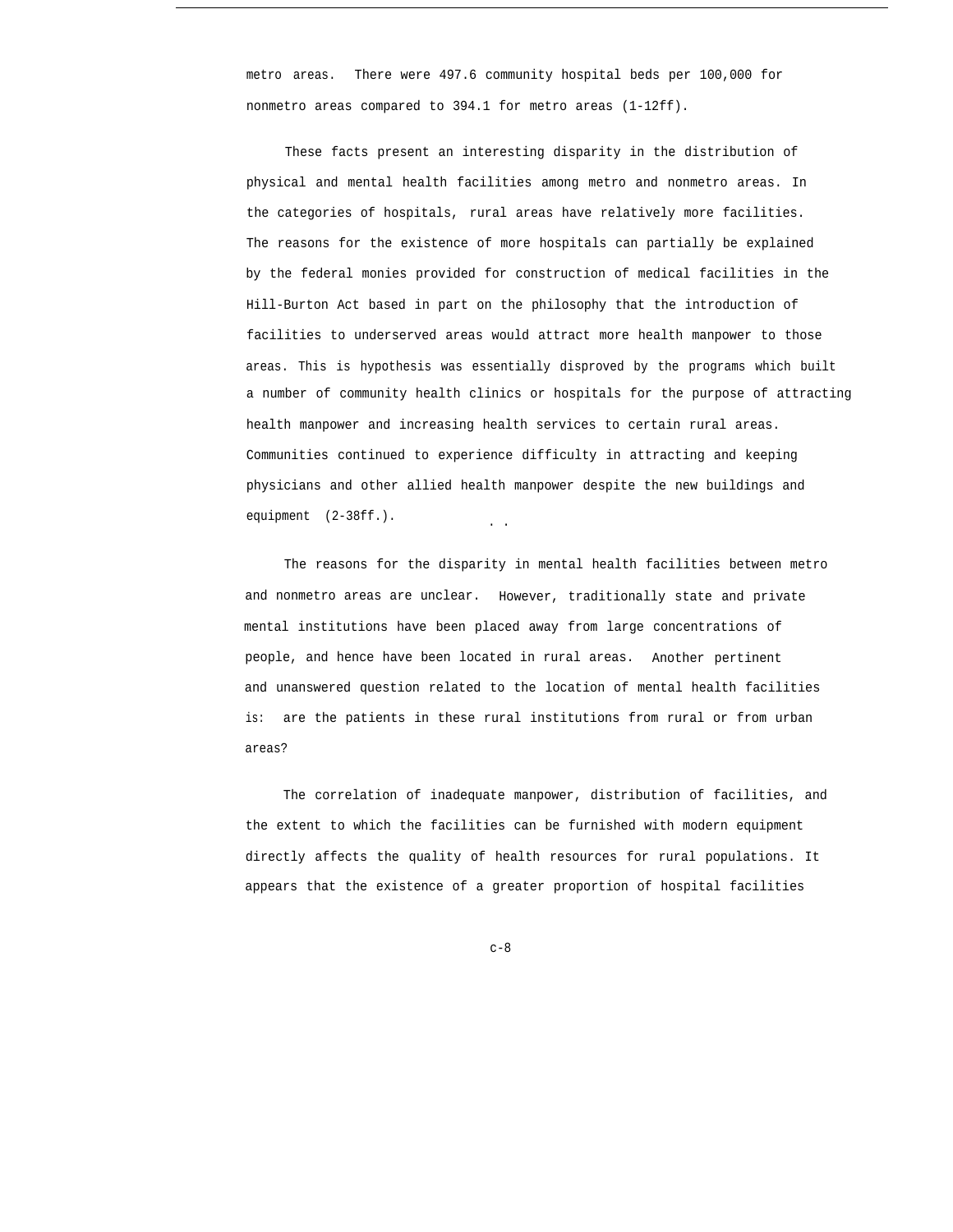in rural areas does not necessarily compensate for the health problems which rural people face.

Accessibility of health resources is a key aspect of health care for rural populations. One type of accessibility is physical and is related to the distances which people must travel to health resources and the transportation systems available to them. Despite the fact that there are more hospital beds for rural populations, rural people must still travel considerably more distance to receive health care or emergency medical services. Statements made in Rural and Appalachian Health give a revealing picture of rural Appalachian health manpower and facilities problems.

> . . . "In a county where about half of the families earn less than \$3,000 annually and the proportion of welfare cases is higher than the state norm, travel is too expensive for the majority. The county desperately needs transportation to out-of-county hospitals, as well as local emergency care and local practitioners. . . There are many such areas in the Appalachian region. . . where because of a lack of personal resources, inadequate public support of essential services, and unavailability of health care, significant proportions of the population have gone without any expert crisis medical care for many years. In these areas Hill-Burton built hospitals are understaffed and underused. In some of these hospitals entire wings are closed due to a shortage of physicians and nurses" (2-38ff.).

Rural persons not living in close access to health facilities or service areas have more difficulty obtaining primary health care or emergency medical service. Because the most common mode of transportation for people in rural areas is the automobile, those persons who do not have access to a car can have great difficulty in obtaining medical assistance. In addition, the roads and highway systems in some rural areas are at times impassable, making routine and emergency health care impossible. In addition to Appalachian areas these problems are also readily apparent in the northern regions of this country in areas such as Alaska, Maine and the Northern mid-west states.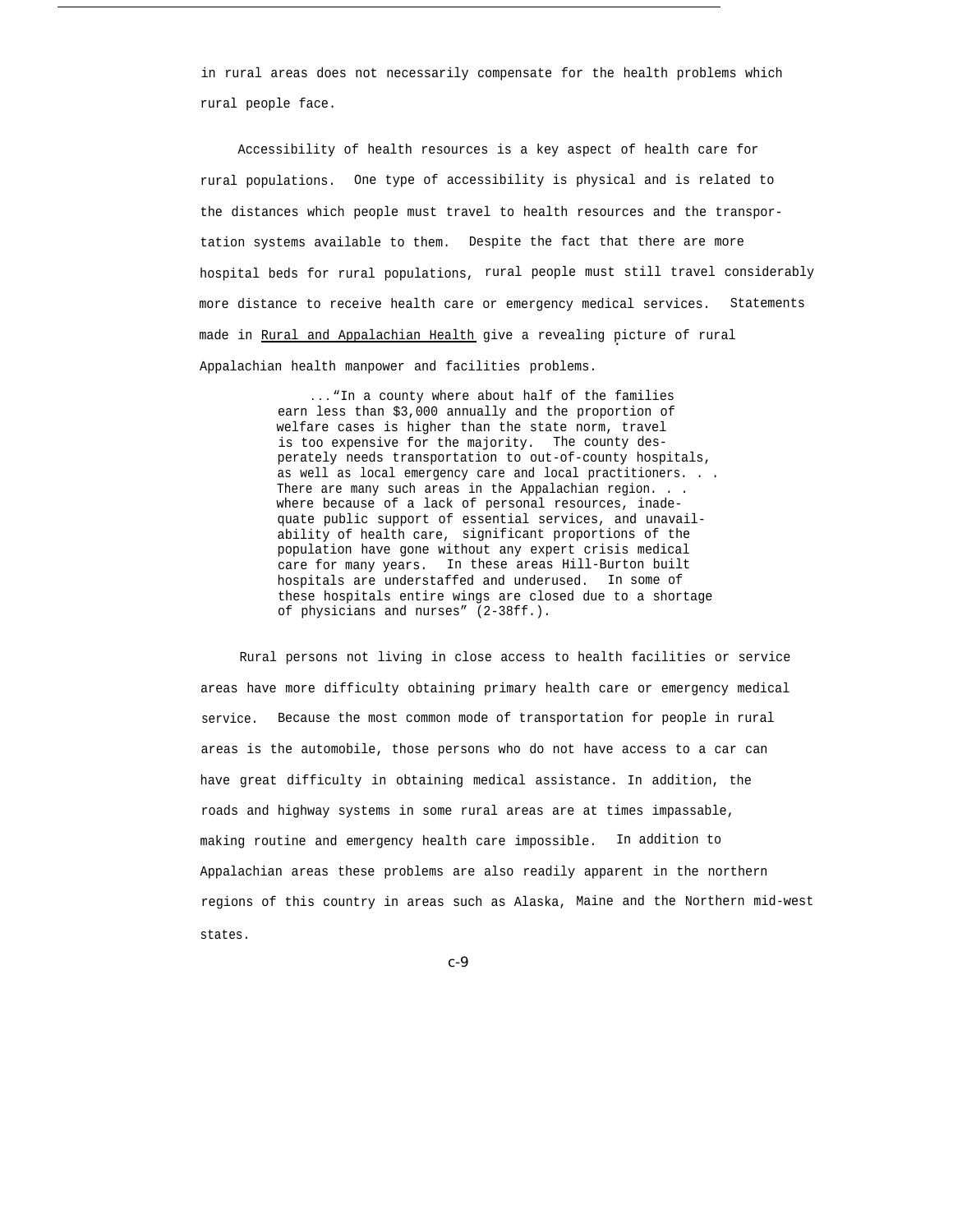The other type of accessibility is financial and is related to the costs of health care and provisions to pay for it. The cost of health care for many rural people is a limiting factor in terms of health resources accessibility. The economic characteristics of rural areas show that 14 percent of rural people are below the poverty level compared to 9.7 percent of metropolitan populations (8-16). In addition, the non-poverty level incomes are also lower in rural areas. Concurrently, statistics show that rural residents have a *lower* rate of hospital and surgical insurance than do urban residents. The percentage of metropolitan residents not covered with hospital insurance was 17.5 compared to 24.2 for rural nonfarm residents and 36.8 for rural farm residents. The percentage of metropolitan residents not covered with surgical insurance was 18.9 compared to 25.5 for rural nonfarm residents and 38.8 rural farm residents (l-23).

The reasons for the greater insurance coverage of metropolitan residents may be explained largely by the group insurance available through company employment plans. Another reason for the difference may be a lack of knowledge on the part of rural residents about insurance coverage, and economic ability to pay for coverage -- particularly in the group just above the poverty level.

One final health resource which should be examined for rural areas is the availability of emergency medical services. A great portion of the grants made possible by the Emergency Medical Services Act have been directed toward nonmetropolitan areas. However, the implications for rural populations of transportation, distance to health facilities, and health manpower shortages, render a rather bleak picture for those who require emergency health care.

Utilization of Health Services in Rural Areas

The extent to which rural populations utilize the health resources available to them may be related to the health conditions of those populations.

c-lo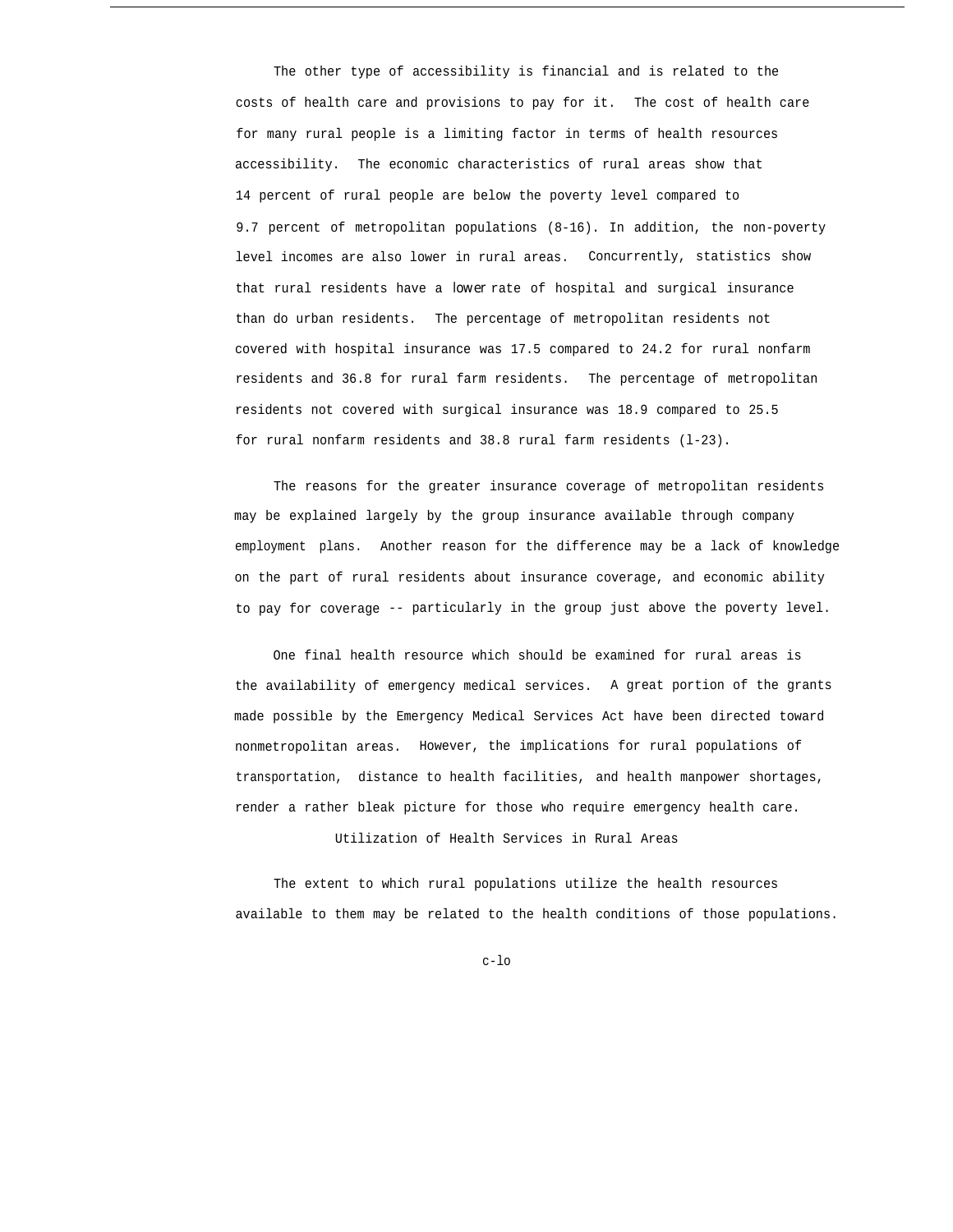Utilization can be determined by several factors such as frequency of visits to physicians and the rate of hospitalization for rural populations.

Generally rural nonfarm residents used physician and dental services with slightly less frequency than metro populations. However, rural farm residents showed a sharply lower frequency of physician visits. In addition, statistics show a dramatic difference in the number of visits to specialists by rural residents compared to urban residents (1-11). These differences in rural areas reflect the manpower shortage, a lack of knowledge of the available services, the lack of funds necessary to pay for health care, and transportation difficulties. The differences also suggest inadequate reporting may be one reason for the lower incidence figures.

The hospitalization rate of rural nonfarm residents is higher than that of persons living in metropolitan areas. The rural farm rate is lower except for persons over 65. According to the USDA report for all age groups, approximately 93 persons per 1,000 in metro areas were hospitalized in 1968 compared with 103 per 1,000 from rural nonfarms and 88 per 1,000 from rural farms. For persons over 65, 143 per 1,000 from metro areas were hospitalized compared with 171 from rural nonfarms and 195 from rural farms (1-20).

One hypothesis which could be advanced from greater hospitalization rates among nonfarm rural residents may be attributed to the lack of enough physicians and the type of facilities which provide outpatient care. Another is that hospital costs have not risen so high as to force a change to outpatient treatment where possible. The high hospitalization rates of the elderly in rural farm and nonfarm environments may be attributed to the inadequacy of health services for those populations, the lack of physicians, the

 $\mathtt{C-n}$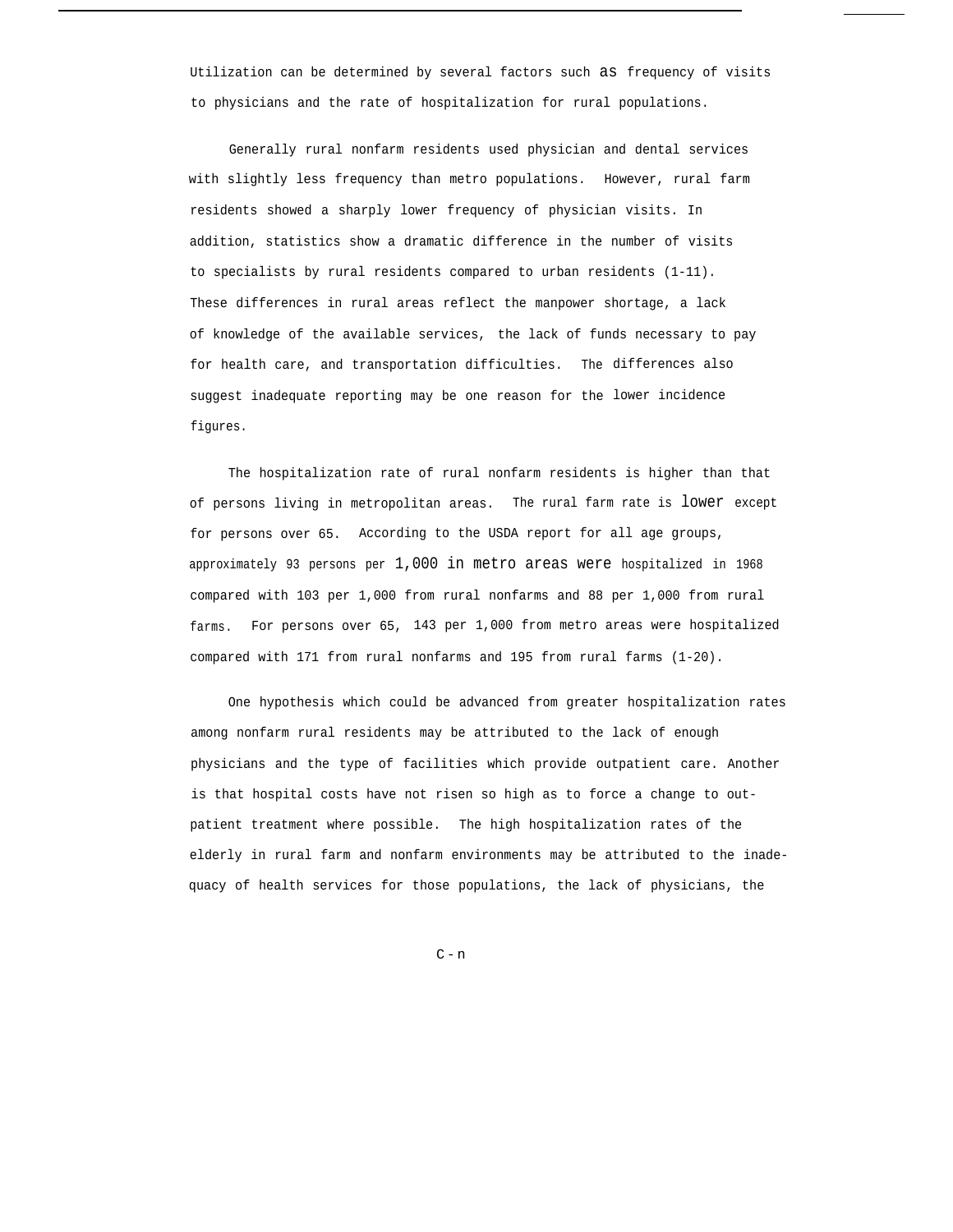inability of families to provide the type of care necessary for the elderly suffering from chronic or immediate illness, and the apparent lack of nursing homes and other alternative care facilities. In addition, the lack of earlier health care may contribute to greater hospitalization rates.

# Federal Efforts Related to Health Care Delivery in Rural America

The federal efforts impacting rural health care have increased considerably over the last two decades. However, these initiatives have largely been directed toward the general population rather than rural populations. Governmental programs have addressed specific problems such as health care financing, organization, manpower education, research and development, or health services and quality of care. A few, however, have been directed toward a very specific population such as indians or migrant workers.

One new important effort being made at the Federal level is the Rural Health Initiative being conducted by the Public Health Service. This effort began in July 1975 and is a program designed "to coordinate existing federal resources administratively in order to encourage residents in natural medical trade areas irrespective of geopolitical boundaries to take an integrated and holistic view of health care system requirements and priorities." As a part of the initiative more than 100 developmental grants will be awarded in FY 1976 to encourage formation and integration of rural health system.

Another recent effort which potentially impacts rural health care systems is the National Health Planning and Resources Development Act of *1974.*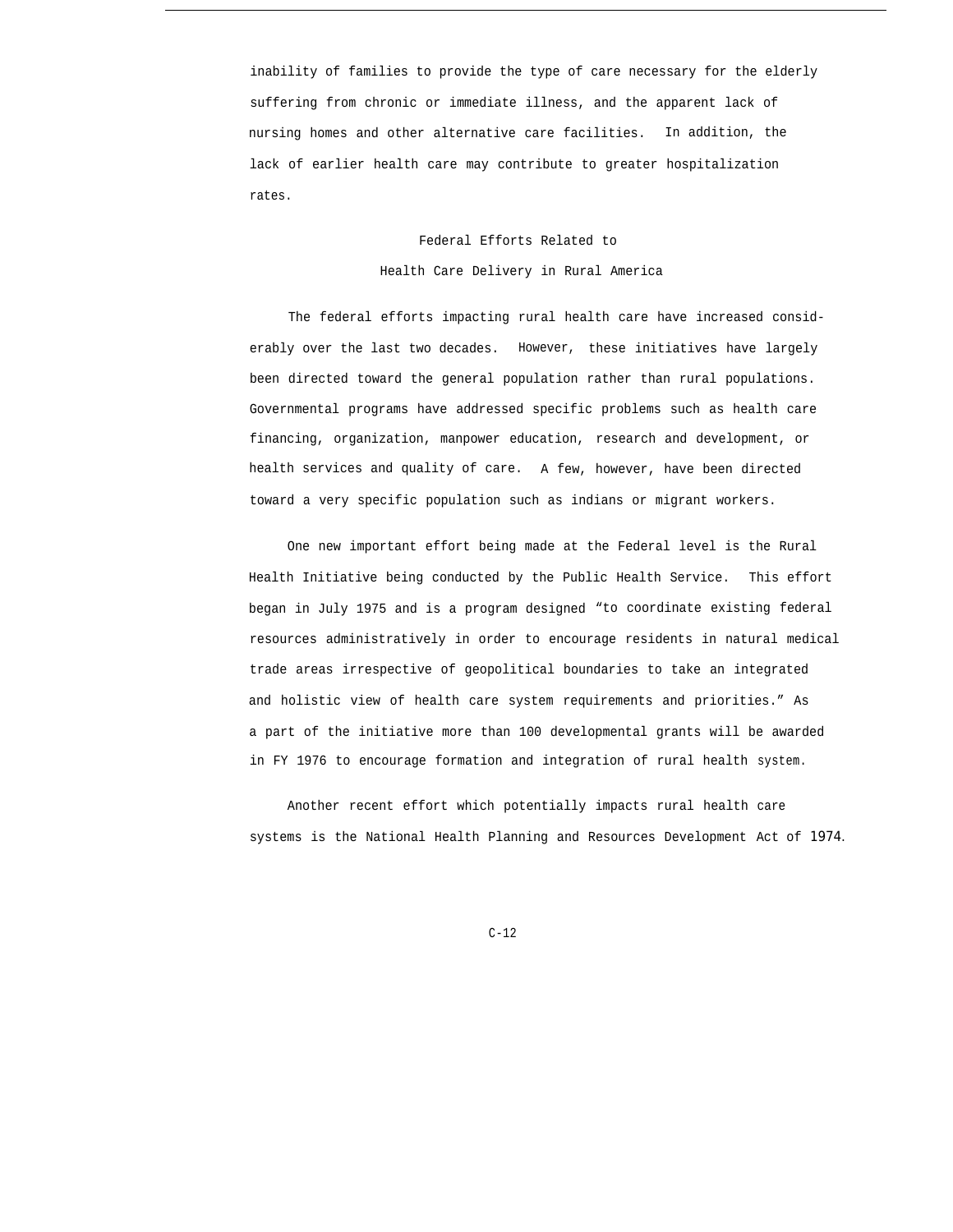This act is designed to provide a comprehensive means for addressing equal access to quality health care a reasonable cost. The legislation provides the mechanism for establishing systems for planning, implementation and evaluation of health care delivery in this country. In addition, the legislation sets as a national priority improved health service and care for rural and underserved populations (Public Law 93-641). Therefore, the implications if this act for resolving some of the health care problems of rural areas are significant.

# Findings for Health Needs of Rural Areas

In conclusion, an examination of the health conditions, resources and services of rural areas indicates that the health care problems and needs of those populations are significant. Comparative analysis of the health conditions of rural versus urban populations has shown higher infant and maternal mortality rates and greater incidence of chronic conditions in rural populations. Rural nonfarm residents have greater injury rates and a greater percentage of medical disqualifications for military duty than do their urban counterparts.

The health resource information for rural areas indicates a shortage and maldistribution of physicians (particularly specialists), dentists and allied health manpower in rural compared to urban areas. Statistics show a greater number of community and psychiatric hospital beds per capita for rual populations compared to urban populations. However, the accessibility of these facilities in terms of location, available transportation systems and costs for utilizing the facility services present severe problems for many individuals residing in rural areas. In addition, the emergency medical services for rural populations appears inadequate.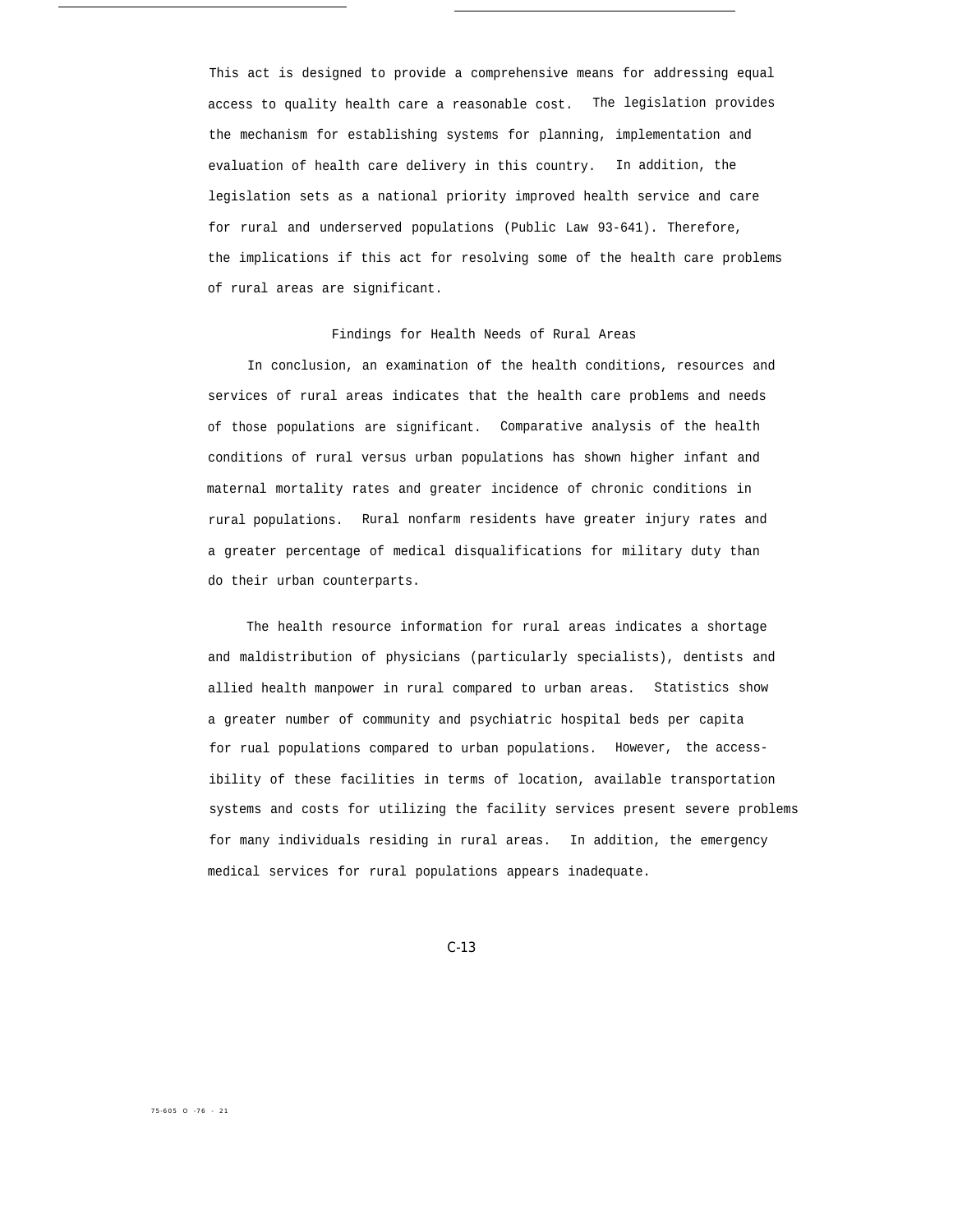Finally, information on the extent of utilization of health services by rural populations shows that those populations tend to visit physicians, specialists and dentists with less frequency than urban residents. However, the hospitalization rates for rural non-farm residents and rural farms residents over 65 are proportionately greater than those of metropolitan populations.

The information concerning health conditions, resources and services points to the following health care needs for rural populations:

- need for increased primary health care specialists and dental services based on the inadequate number of physicians, higher hospitalization rates, greater incidence of infant and maternal mortality, and higher incidence of medical disqualification for military duty;
- need for greater economic and physical accessibility *to* medical facilities and services due to maldistribution of facilities and physicians, the distances rural people must travel, inadequate transportation services or alternatives, and lower insurance subscribership and economic deprivation of some rural populations;
- need for emergency medical services due to chronic illness conditions, injury rat, and distances to facilities; and
- need for continuing medical education for physician, specialists and allied health manpower based on physician isolation, physician (specialist) shortages, lack of accessibility to medical peer consultations and referrals.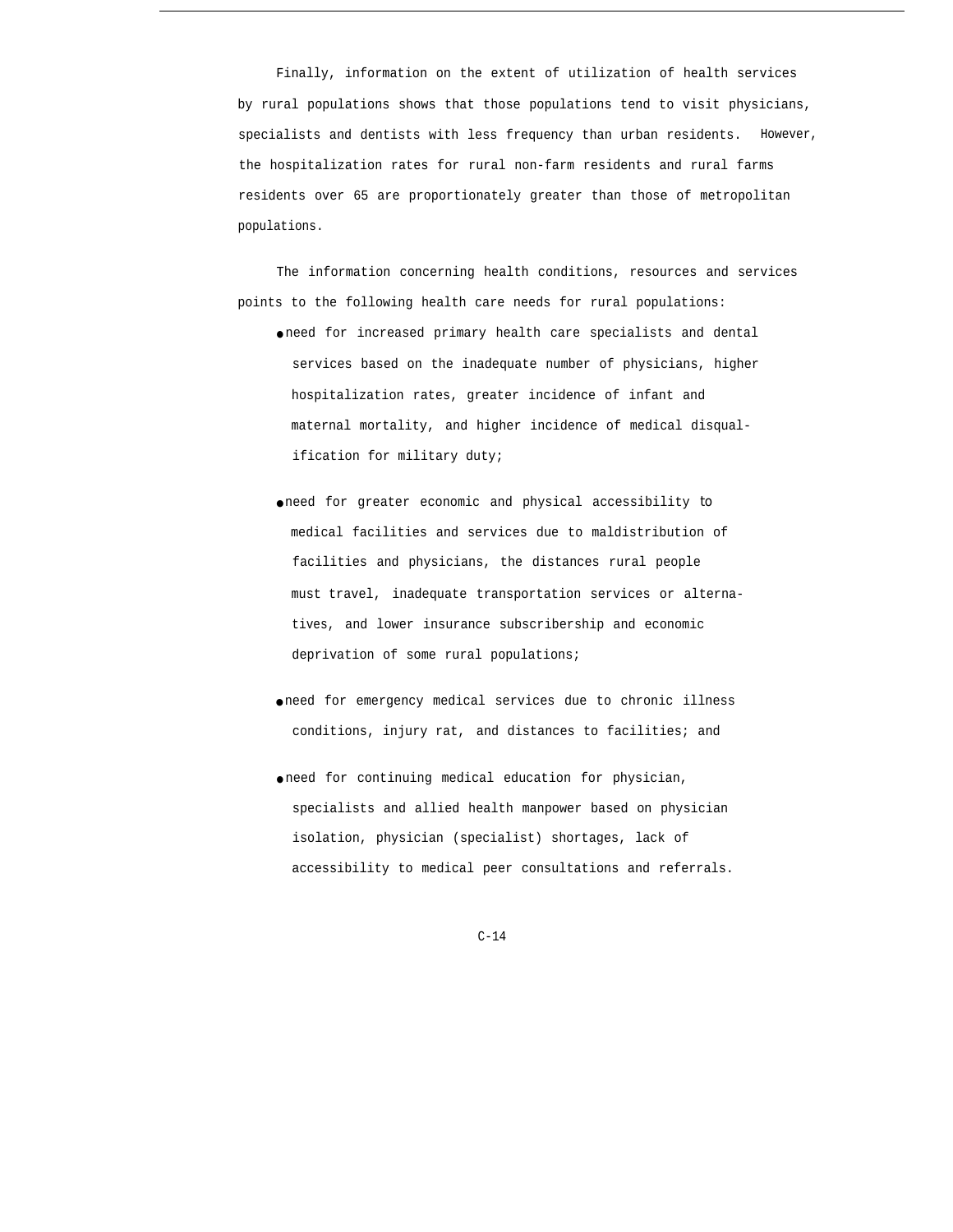In light of these needs and the recent federal legislation relevant to the health care problems of rural areas, it is important to evaluate existing communications experiments as a health service delivery tool for rural populations.